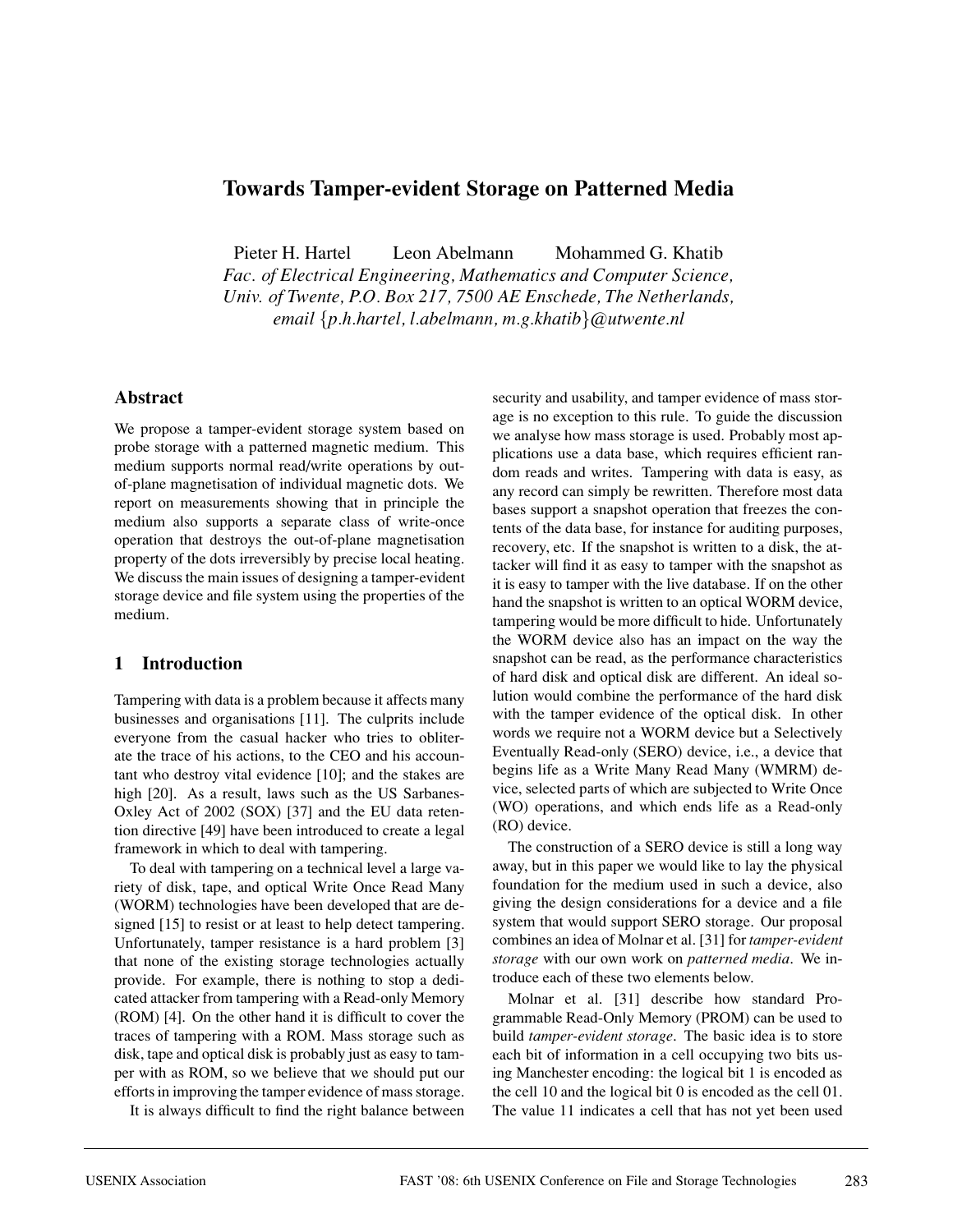(all cells in a PROM are initialized to 11). The value 00 indicates a cell that has been tampered with for the following reason. The physical properties of a PROM make it *impossible* to change a 0 back into a 1 (except by exposing the entire memory module to ultra violet light, which would reset all cells to 11). Therefore, the only way to tamper with information (which is encoded as 01 or 10) is to clear a bit. This immediately results in an invalid cell 00, which provides the evidence of tampering.

A *patterned medium* [52] consists of a regular arrangement of magnetic dots separated by sub-micron distances that can be magnetised in two directions along a fixed magnetic axis. A magnetic dot can be read and written magnetically any number of times. However, by precise local heating of a dot, the orientation of the magnetic axis of the dot can be changed irreversibly. The idea is to use this feature to create a storage device that begins life as a WMRM device, reading and writing dots magnetically. After heating, a dot can no longer be read or written magnetically, but the fact that a dot has been heated can be detected. From then on the heated parts of the medium operate as a tamper-evident RO device, while the rest of the medium continues to operate as a WMRM device. The ability to heat parts of the medium incrementally provides flexibility that cannot be matched by current WORM technology. (The operation we call "heating" is usually called "freezing" in the literature, but given the physical realisation of the operation we decided to stay with the term heating.)

In the rest of the paper, we discuss the issues that must be addressed for the combination of tamper-evident storage and patterned media to result in a SERO device with the following properties. Firstly, like a hard disk, the device is expected to offer random WMRM access to a large number of blocks with a total capacity of the order of 1 Terabit [39]. Secondly, the device is expected to be capable of a WO operation of a block by heating the magnetic dots of the block. After the WO operation the block is RO. We will also refer to the WO operation of a block as *heating a block*. Finally, heating a block is expected to be relatively slow. Therefore, the device is expected to be able to heat a contiguous sequence of blocks, henceforth referred to as *heating a line*, by (a) calculating a secure hash of the line, and (b) applying a WO operation on the first block of the line to record the hash.

Our proposal does not use cryptographic keys. We provide only data integrity (using secure hashing and hardware support) but no confidentiality or authenticity. Our proposal is thus complementary to the vast amount of work on using symmetric and public key cryptography to provide storage with confidentiality and authenticity, and our work could be combined with many of the existing approaches.

**Contribution** The contributions of the paper are (1) to evaluate the feasibility of heating dots, and (2) to discuss whether a tamper-evident probe storage device and file system on a patterned medium are feasible. The paper touches upon all the relevant aspects from regulatory issues studied by lawyers down to material science studied by physicists.

Related work is discussed in the next section. Then we speculate on the feasibility of a device (Section 3), and a file system (Section 4) for SERO storage. A security analysis of the hypothetical SERO file system and device is presented in Section 5. We describe concrete examples of an actuator (Section 6), and a medium (Section 7) that could be used to build a SERO device. Section 8 discusses open issues. The last section concludes and suggests further work.

## **2 Related work**

We discuss related work in a top down fashion, starting with the regulatory issues all the way down to material science.

**Regulatory issues** The world of data storage goes through a period of turmoil. Taylor [49] describes how the EU data retention directive will increase the difficulty of companies and organisations to comply with the already burdensome laws and regulations. Hasan et al. [17] describe the struggles and demise of Storage Service Providers, largely due to regulations such as SOX, while the business case for outsourcing data storage is as strong as ever due to the rising Total Cost of Ownership (TCO). Hasan and Yurcik [16] discuss the effects of disclosure legislation on companies, which stipulates that storage security breaches must be reported, in some cases even in public, on TV and in newspapers. The effect on the reputation of businesses affected can be devastating. Tamper-evident storage is needed to help address the problems.

**Tamper evidence** There are three basic approaches to providing tamper evidence. The first and most commonly practiced approach relies on hardware support; for example using Write Once Read Many (WORM) technology [5]. The main disadvantage is that WORM technology tends to be inflexible; data can only be written once, while most applications (chiefly data bases) write and rewrite data often until the moment has arrived to take a snapshot for auditing and compliance purposes. The second approach to providing tamper evidence relies on a trusted third party (TTP) to provide notary services [6], secure time stamps [26], etc. It is not always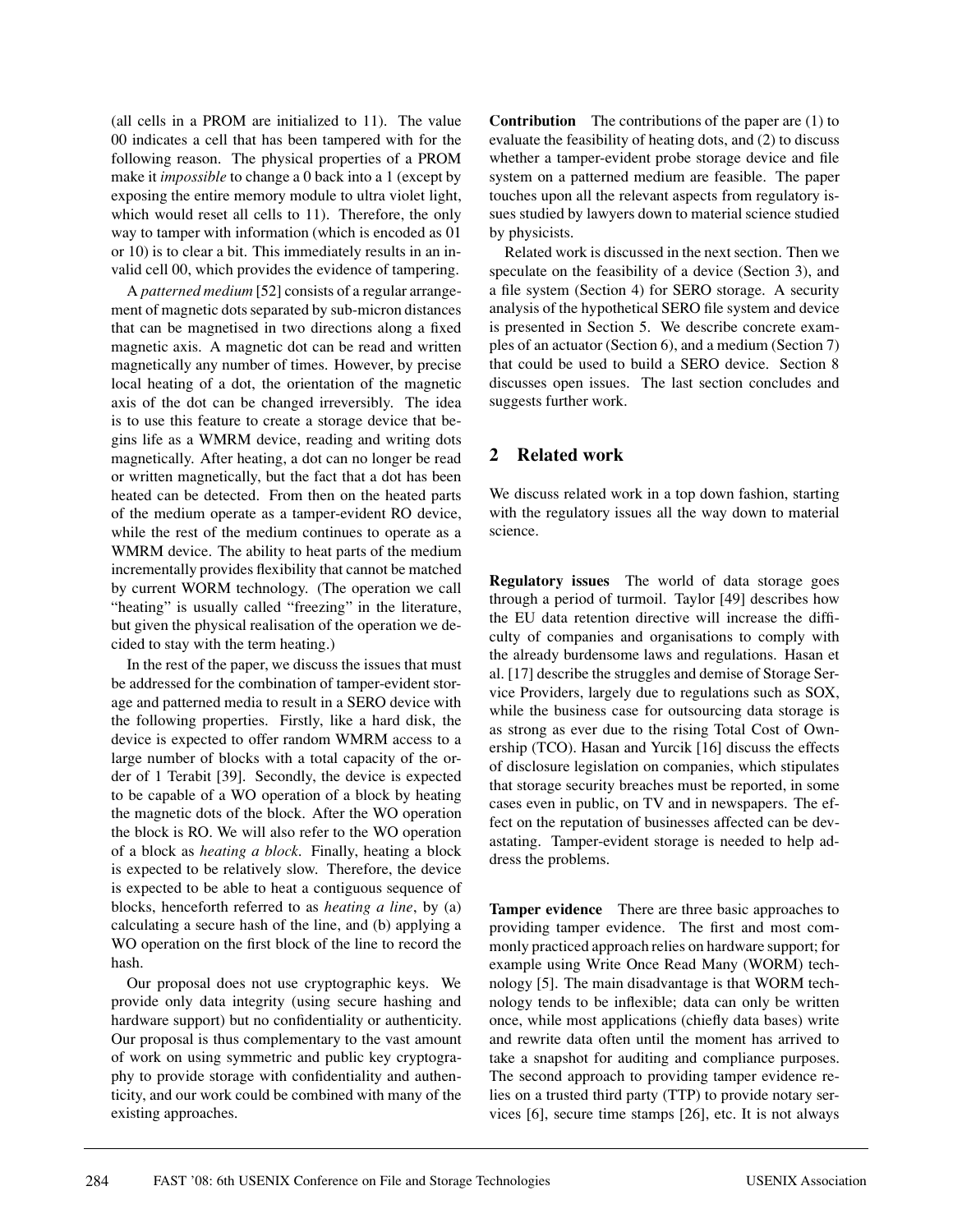practical to rely on a TTP; for example in mobile applications the TTP may not always be reachable. The third approach either (a) distributes the data over many servers, only some of which are assumed to be malicious or faulty [2], or (b) uses many clients to control the server. A good example of the latter is SUNDR [24], in which each client keeps a record of his last transaction with the SUNDR server. This allows the client to check whether his previous transaction has somehow been "forgotten" by the server. This works fine as long as all clients regularly check their last transaction, but the mechanism is ineffective if this is not the case; for example if most clients make only one transaction. SUNDR is geared towards detecting tampering during data sharing; in our work we do rely on others to detect tampering but rely on hardware support.

All the approaches mentioned rely on something external to system that is intended to deliver the secure store (i.e., separate hardware, separate servers and/or separate clients). Our approach relies on hardware support, while improving the flexibility beyond what a typical WORM system can offer.

**WORM technologies** Write-protect rings have been used for 50 years on magnetic tapes to prevent accidental overwriting of valuable data. There are many variations on this idea to protect disks, tapes and optical media.

Physical WORM technologies using optical media and tape are widely used. Optical WORM technologies offer a high level of integrity but the cost of ownership is higher than that of disk-based technologies. For example CDROMs are cumbersome to manage (because they have a small capacity, which leads to large collections of CDs), and professional optical storage systems are expensive (because they often contain mechanical robots). Tape based technologies are generally inexpensive but offer integrity at the medium level only. For example a tape cartridge in the Linear Tape-Open 3 (LTO-3) industry standard has a small semiconductor memory in which a read-only flag can be set [21], such that a compliant tape drive will refuse to write on such a cartridge. The tape itself can still be written using a tape drive that has been tampered with, or after tampering with the cartridge.

Software based WORM technologies are based on the idea that the disk driver or the firmware of the disk can be modified to block future writes to selected areas of the disk. The integrity offered by this approach is relatively weak, as software modifications can generally be undone. There are many Virtual Tape Library products in the market that depend on software based WORM technologies [55].

An IBM patent [56] proposes to connect the write signal of a disk head via a blowable fuse such that once the fuse is blown, an entire disk platter becomes immutable. This offers a high level of relatively coarse grained integrity. As in the case of the LTO-3 tape standard, the platter is still writeable but it would be more difficult to repair the fuse in the head than it is to tamper with an LTO-3 tape drive.

**Probe storage** During the last ten years, several recording systems based on probe microscopy technology have been proposed. Leading research by IBM [39] is followed by other companies such as HP [34], Samsung [30], Seagate [23], LG [22] and a number of universities such as Carnegie Mellon, DSI Singapore, Exeter, Tohoku, Twente, and Yonsei. Probe storage is also being combined with disk storage [18].

**Materials aspects** To understand the details of the modification of magnetic materials, background information is given in section 6. For the following it is sufficient to understand that the individual elements in the patterned medium, the dots, have an easy direction of magnetisation perpendicular to the film surface, rather than in-plane. This is achieved by using a stack of ultrathin films (tens of layers, each thinner than 1 nm) of interleaved magnetic and non-magnetic material. The many interfaces between the magnetic and non-magnetic films force the magnetisation perpendicular to those interfaces, and therefore to the film.

The modification of the magnetic properties of a multilayered patterned medium is relatively easy. The first experiments were performed with Ga ions from a Focussed Ion Beam [50], using modest irradiation doses. The magnetic properties of the material are modified by displacement of the interface atoms, and inclusion of Ga. By using lighter ions, such as  $He<sup>+</sup>$ , the incorporation of ions can be avoided, and only interface mixing results [41]. As a result, the easy axis of magnetisation rotates from perpendicular to in-plane. By using shadow masks to shield from the impingement of ions, these irradiation techniques can be used to pattern multilayered films into areas with perpendicular and in-plane magnetisation. These types of patterned medium have the advantage that the surface remains flat.

In this work we suggest to use temperature-assisted interface mixing to destroy magnetic dots selectively. On the effect of heat treatment of multilayer materials, much less is known, primarily because it is considered a detrimental effect that cannot be used for patterning. Encouraging experiments show however that at relatively low temperatures of about 300 ◦C, interface mixing occurs between Co (magnetic) and Pt (non-magnetic) [46]. Heat treatment can however also have beneficial effects on the interfaces. In Co/Cu systems for instance, the interfaces are found to enhance at temperatures of  $300\,^{\circ}$ C [7]. Most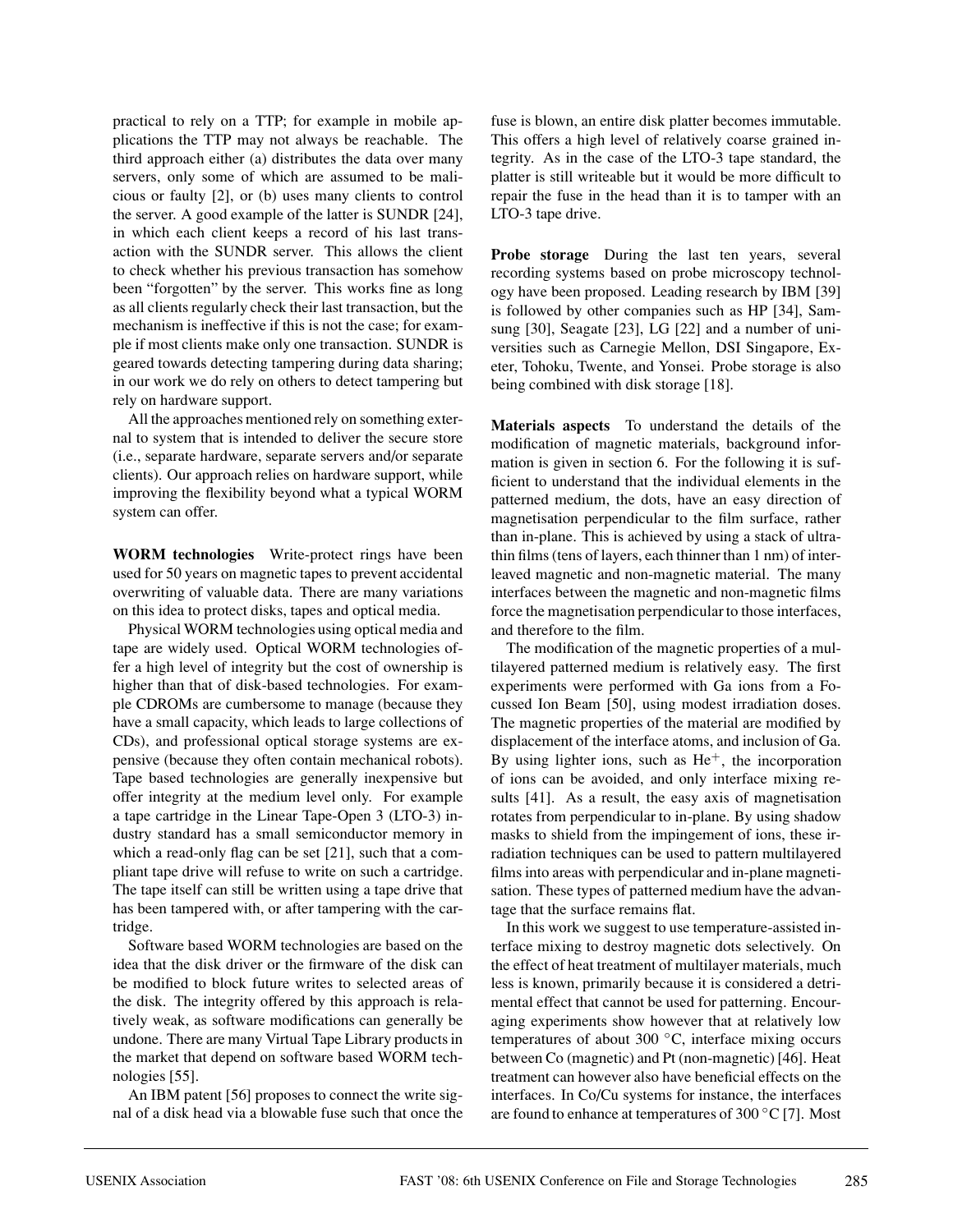

Figure 1: Above: dots are magnetised upwards or downwards; Below: destroyed dots have a perpendicular or in-plane easy axis.



Figure 2: The state transitions of one bit.  $H$  indicates a heated bit, and  $0/1$  indicates a bit that has not been heated.

likely this has to do with the solubility of both materials. Therefore the material combination has to be chosen with care. Even so, it is possible to damage the films at higher temperatures. In the same Co/Cu system, at 700 ◦C grains start to grow and the Co layers start to coalesce, thus destroying the interface completely. From these experiments we can conclude therefore that thermal destruction of the magnetic properties by interface mixing is in principle possible, provided that the right material combination is chosen.

This concludes the survey of related work on all relevant aspects of tamper-evident data storage.

#### **3 Device**

We argue that tamper evidence storage requirements can be served flexibly by six high level sector operations, which are built out of four low level bit operations. We describe the bit operations first, followed by the sector operations.

**Magnetic bit operations** We require magnetic read and write operations for bits and a second set of electrical read and write operations for bits. We discuss the

magnetic read and write operations first. In the normal mode of operation we have a medium with a regular matrix of magnetic single domain dots with a preferred axis of magnetisation perpendicular to the medium. This is illustrated in the top half of Figure 1, which shows the substrate and three layered dots. The first and last are magnetised in the upwards direction, the middle in the downwards direction.

The magnetic write bit operation mwb sets the direction of the magnetisation (up is 1, down is 0) and the corresponding magnetic read bit operation mrb senses the direction of the magnetisation. The signal measured by the read heads is shown schematically, indicating a positive peak for the first and the last dot, and a negative peak for the middle dot. The top half of Figure 2 illustrates the transitions from 0 to 1 and vice versa, as effectuated by the magnetic write operations on the state of an individual bit.

**Electrical bit operations** The second set of read and write operations on bits has an electrical basis. The electrical write bit operation ewb heats an individual dot by means of an electric current flowing from the probe tip via the dot to the medium. This heating causes the multilayer structure of a dot to be destroyed and as a result the easy axis of magnetisation rotates into the medium. The data stored by magnetic write operations is lost. Now, we have a third way of representing data, indicated by the letter  $H$  (for heated), and effectuated by the ewb operation. (We will also indicate un-heated bits by the letter  $U$ ). The bottom half of Figure 1 shows that the layered structure of the last dot is permanently destroyed. The peak in the magnetic read signal for the last bit has disappeared. The electrical write bit operation ewb is an irreversible process, which can only change a 0/1 bit into a  $H$ , as shown by the one-way transitions from the states 0 and 1 in the top half of Figure 2 to the state  $H$ . (See Section 7 for detail on the physics.)

Strictly speaking there is no electrical read bit operation erb; instead erb is built out of magnetic read and write operations. The operation erb detects the presence or absence of an out-of-plane dot by performing an atomic sequence of mrb and mwb operations as follows:

- 1. mrb to read the original bit;
- 2. mwb to write the inverse of the original bit;
- 3. mrb of the inverse to verify that the inverse can indeed be read back;
- 4. mwb to write the original again;
- 5. mrb to verify that the original can indeed be read back.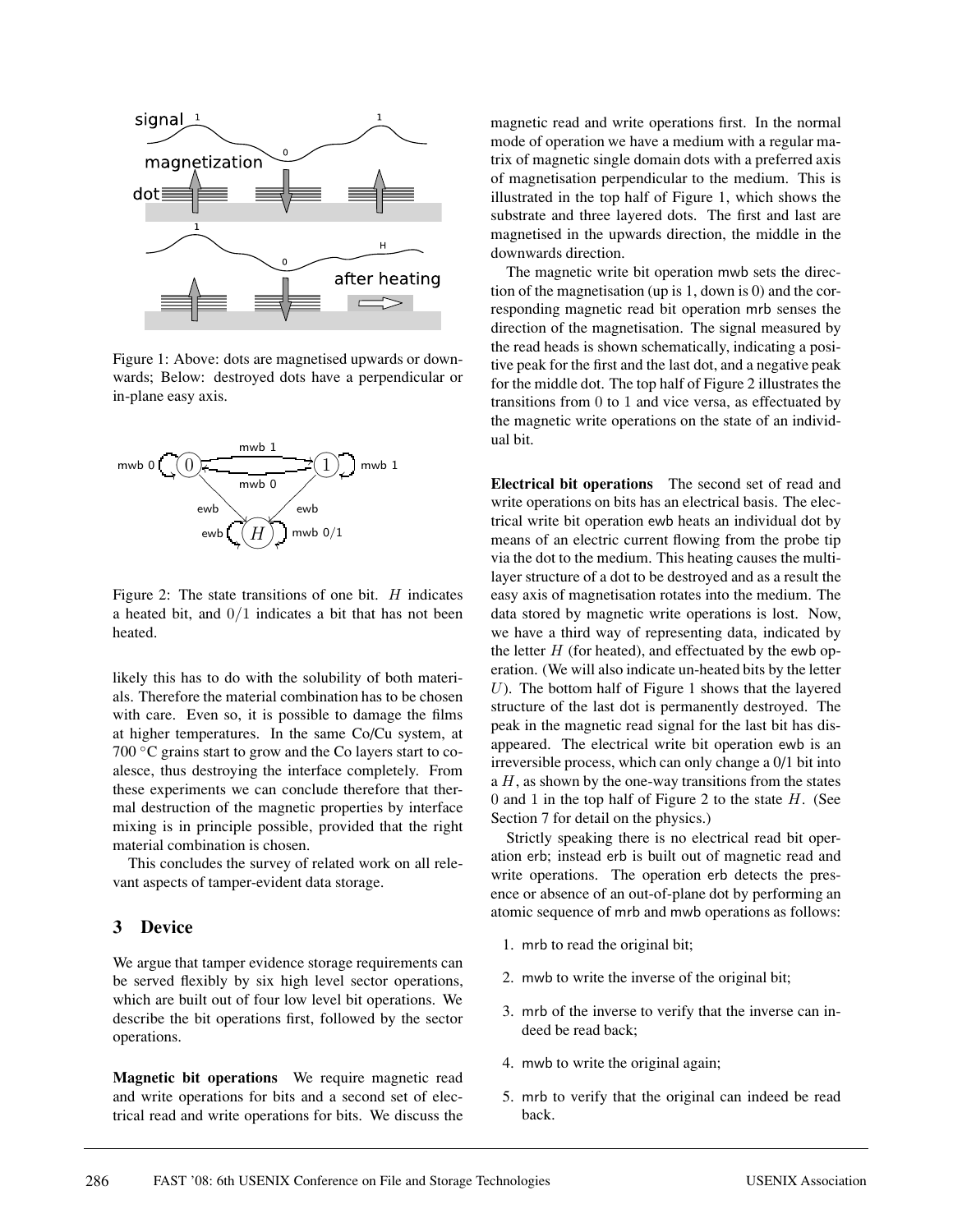| <b>Block</b> |     | Bit number | Purpose |      |            |
|--------------|-----|------------|---------|------|------------|
|              | 0   |            | 4094    | 4095 |            |
|              |     | HU/UH      | HU/UH   |      | hash+meta. |
|              | 0/1 | 0/1        | 0/1     | 0/1  | 512B data  |
| 2            | 0/1 | 0/1        | 0/1     | 0/1  | 512B data  |
|              |     |            |         |      |            |
| $2^N - 1$    | 0/1 | 0/1        | 0/1     | 0/1  | 512B data  |

Figure 3: Sample medium layout of a heated line of 512 bytes=4096 bits each. 0/1 represents a magnetically written bit, HU represents an electrically written, Manchester encoded logical 0 and UH represents a logical 1.

If any of the two verification steps fail we assume that the dot has lost its out-of-plane property and let the electrical read operation erb return  $H$ , else erb returns  $U$  (the two inversions ensure that the original magnetic data is restored for dots that have not been heated).

The erb operation is at least 5 times slower than mrb, and ewb is also slower than mwb because of the local heating process. Therefore, as stated before, the idea is to use the erb and ewb operations sparingly.

As illustrated in Figure 2 (bottom right), applying a single mrb operation to an electrically written bit would yield a more or less random result. To avoid this, the device must follow the proper protocol which means that magnetically written data must only be read magnetically and that electrically written data must only be read electrically. A simple way to achieve this is by reserving specific physical areas for electrical data while using other areas for magnetic data. As we shall see below, this rigid segregation of electrical and magnetic data puts severe constraints on the design of the device and the file system. An alternative would be to read the in-plane magnetic signal directly, however, this requires carefully constructed elliptic dots to ensure that the direction of the in-plane magnetization is known (See Section 7).

**Sector operations** Following Pozidis et al. [39] we assume that a sector has a standard size of 512 bytes and about 15% sector overhead for the sector header, error correction, and cyclic redundancy check. This allows us to build a magnetic read sector operation mrs and a magnetic write sector operation mws using the magnetic read and write operations for bits described above, and taking error correction appropriate to the medium, the tips, etc. into account. Henceforth we will talk about a block as the smallest unit of storage, and for simplicity we assume that a block is a single sector. Similarly we can build an electrical read sector operation ers and an electrical write sector operation ews using the electrical read and write operations for bits described above.

**Heat a line** Assume that at a certain moment some existing data must be heated, after which the data cannot be destroyed without leaving a trace. Our heat operation works on a *line*, which is a sequence of  $2^N$  contiguous blocks aligned on a  $2^N$  boundary. When given a line, the heat operation performs the following atomic sequence of steps:

- 1. Read blocks  $1 \nldots 2^N 1$  representing the line to be protected using  $2^N - 1$  calls to mrs;
- 2. Calculate a secure hash (e.g., SHA-256) of the blocks and their addresses just read;
- 3. Write the 512-bit Manchester encoding of the 256 bit hash in block 0 using the electrical write operation ews, this leaves 4096-512=3584 bits of space for meta data, signatures, etc.;
- 4. Check that the hash can be read back using ers, or else fail.

All lines can be heated individually, thus providing significant flexibility over WORM-based approaches. Blocks  $1 \n\t\ldots 2^N - 1$  of a heated line can still be read magnetically, hence efficiently, and as often as needed. Figure 3 illustrates the result of the heat operation. The last  $2<sup>N</sup> - 1$  blocks are written magnetically, shown as zeros and ones. Block 0 is written electrically in a Manchester encoding, where each logical bit of the hash occupies two physical bits on the medium. The Manchester encoding ensures that a heated bit (i.e., an  $H$ ) has at most one heated neighbour. Since each electrical write may be expected to have a detrimental effect on the neighbouring bits, spreading out heated bits is good for reliability.

The heat operation, when applied to a line that has already been heated either has no effect and is therefore harmless (if the data in block 0 is invariant) or it will turn Manchester encoded bits into  $HH$ , thus providing evidence of tampering.

**Verify a heated line** The verify operation computes the hash of a line and compares the computed hash to the electrically written hash. A mismatch represents evidence of tampering.

**Addressing** Modern disks offer a uniform method of accessing blocks by logical block address, rather than by physical block addresses (which may vary wildly between devices), and automatic bad block handling by the device offers the file system the abstraction of a reliable device. However, to be tamper-evident we must know exactly where to look for evidence of tampering. This means that a SERO device and the SERO file system should use physical block addresses (PBA) rather than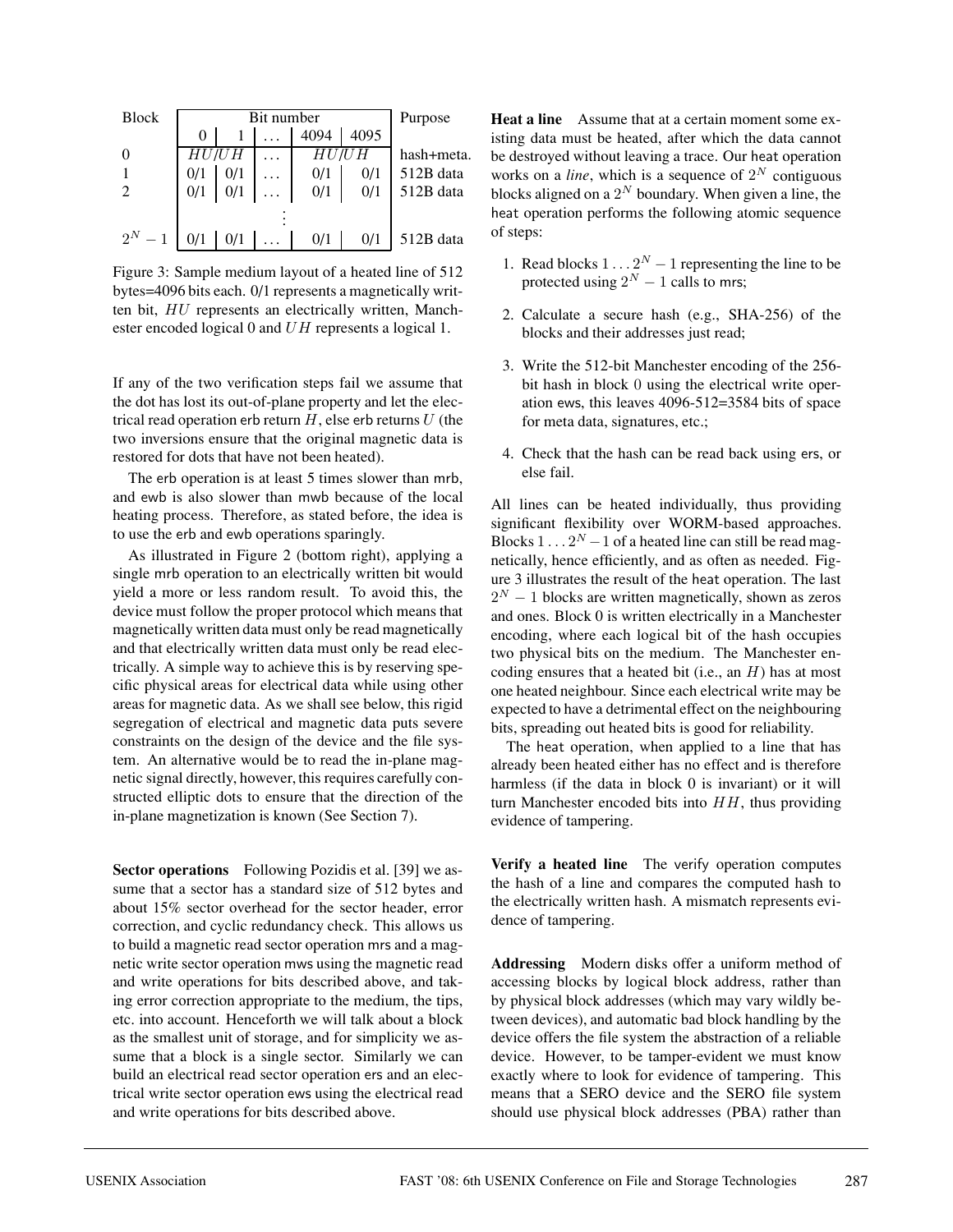logical block addresses (LBA) so that we know exactly at which PBA to look for heated hashes. Bad block handling is a challenge, because a heated block should not be misinterpreted as a bad block. If the disk exposes its physical layout to the file system, the file system should be able to recognize when data is in the right place.

#### **4 File system**

Having described a SERO device that can make a line RO by heating the line, we discuss the main questions that the designer of a file system must address to serve such a device. The main question that we wish to pose is *what properties a high performance, tamper-evident file system should have so that it can serve a SERO device*. We will explore the performance issues first, followed by the tamper evidence issues.

## **4.1 SERO file system performance**

Standard hard disk WMRM storage offers high data rates and low access times, whereas WORM storage typically has higher access times (especially when tape or disk robots are involved), and lower data rates than WMRM. A SERO mass storage device combines the two classes of use in one device, which poses a challenge to the device and the file system not to degrade the performance of WMRM operations due to the presence of RO lines. The two types of storage are normally served by different file systems, whereas a SERO device could probably be served better by a single file system.

As a SERO device ages, slowly but surely parts of the storage become RO, such that the WMRM area not only shrinks but it might also become fragmented. Considering that it does not make sense to move a RO line (because this would not leave behind usable space), the file system has an important task in avoiding fragmentation of heated lines.

Interestingly, part of the answer to the question we posed at the beginning of this section is provided by Rosenblum and Ousterhout, who observe that when the read cache is large enough, disk I/O is dominated by writes. Therefore, the disk has the best chance of keeping up with the CPU if writes are clustered [42]. Many file systems have since been proposed that cluster writes. From a write performance point of view it makes no difference whether the blocks in a cluster are related, for instance when the blocks are part of the same file or when the blocks are unrelated. However, from the SERO point of view it does make a difference whether blocks are related, because it does not make sense to heat a line of unrelated blocks. In the end, it depends on the application whether or not clusters of related blocks are likely to occur. For instance, taking a data base snapshot would probably result in a cluster of related blocks.

So why does clustering help our SERO device? Clustering makes it possible to take a contiguous sequence of related blocks, to hash the data stored in those blocks, and to use the WO operation to store the hash of the sequence. The advantages of clustering are twofold. Firstly, the larger the cluster, the lower the overhead of the hash can be. Secondly, the WO operation is expected to be considerably slower than the WM operation, and clustering allows the WO operation to be used sparingly.

We will now have a closer look at the original logstructured file system [42]. LFS treats the space on the disk as a collection of contiguous segments, each of which consists of a contiguous sequence of blocks. This collection of segments is called the log. New data is written sequentially to the log and the log is filled incrementally.

An LFS has to manage data blocks and free blocks on the storage device, while keeping the performance of the disk as high as possible. To achieve this performance goal, it (1) accumulates small writes and commits them to the disk in a single operation, and (2) gathers related but scattered blocks, removing dirty blocks by running the garbage collector.

The presence of heated lines complicates the tasks of the LFS. This is because once a line has been heated it cannot be copied by the garbage collector, since a heated line leaves no reusable space behind. Copying a heated line just decreases the free space that can be potentially used for new data. Therefore, like clustering of related blocks, heated lines should also be clustered.

Based on the behaviour of the application, it should be possible to predict which lines will be heated at the same time. Therefore, during garbage collection, the file system may cluster lines into segments, that are likely to be heated at the same time. As a result of such a clustering policy, the file system creates a bimodal distribution of heated segments; that is we have only mostly heated segments and mostly unheated segments. As a result, (1) the performance of reading/writing blocks should not be affected much, since heated lines and WMRM live data blocks are kept separate, (2) space decreases only if new data is written and not when lines are heated, since lines are heated in the right place, avoiding the need to copy them, and (3) the garbage collector skips over heated segments, avoiding reading and writing them repeatedly, thus saving on disk bandwidth. Summarizing, the bimodality should help to keep the performance high in the presence of heated lines.

Other file systems do not use a log, but pack data into clusters. For example, the Berkeley Fast File Systems (FFS) [44] uses clusters to pack small files with their metadata, or to pack related blocks of large files into the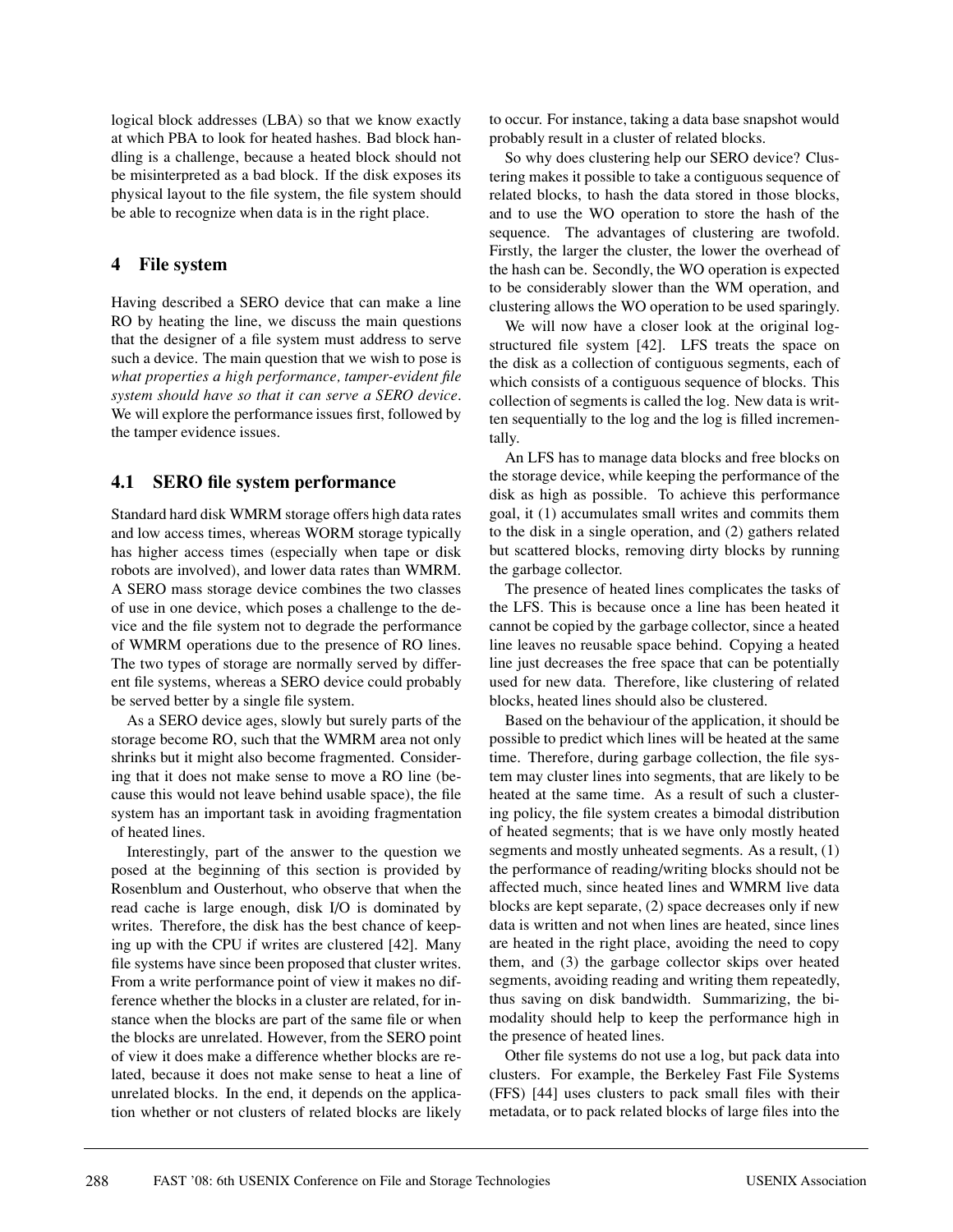same cluster. The discussion above on bimodality holds for these file systems as well; FFS-like clustering policies should maintain mostly heated clusters and mostly unheated clusters.

## **4.2 SERO file system tamper evidence**

The second part of the answer to the question we posed at the beginning of this section is provided by a number of proposals that hash disk blocks to provide tamper evidence.

So why does hashing help to protect the integrity of the data? Basically because it is easy to compute a hash from a group of disk blocks, while it is hard to find another set of disk blocks with the specific hash. We discuss two file systems for archival storage that use hashes extensively. The first builds an index structure from the leaves up, and the second builds the index from the root down.

Venti [40] uses a secure hash as the address of a node, where a node consists of a block of data or hashes. Venti builds a hierarchy of nodes from the leaves upwards by storing the hashes of the children of a node in the parent. The hash of the root node represents the entire hierarchy. As long as the hash of the root is stored securely, tampering can be detected. To check a node we use the hash of the node as its address, then re-compute the hash of the node, and finally compare the computed hash to the address. A computed hash that does not match the address of the node presents evidence of tampering.

A SERO device would be appropriate to keep the hash of a node secure. For simplicity, assume that the granularity of a node in the Venti hierarchy is a line. Then heating the line that represents a node is sufficient to calculate and store the hash of the line RO. The most relevant node to be heated is the root node, because this protects the entire hierarchy.

Venti lays different hierarchies on the data blocks to be able to record different snapshots of the file system (for example one for every working day). The same idea can also be used to construct hierarchies for different subsets of the data, such as the data accessible to different users, of different projects, etc. This would offer fine grained protection. However, the more nodes are heated, the more WMRM space on the medium is reduced to RO space, thus resulting in a reduction in usability.

A fossilised index [57] builds a tree from the root downwards. To insert a new node in the tree we start at the root, visiting all nodes down to a leaf until a free slot is found in which the hash of the new node can be inserted. The hash of the node completely determines which slot in an existing node must be used, and what path to traverse. The tamper evidence guarantee of the fossilised index relies on the assumption that once all the slots of a node have been filled, the storage device en-

sures that the node becomes RO, for example by copying it to a WORM device.

A SERO device would provide appropriate support for a fossilised index as it makes copying the completed node to the WORM unnecessary. Again, assuming that a node fits in a line, a completely filled node is simply heated.

# **5 Security analysis**

Triggered by large corporate scandals in the recent past, Hsu and Ong [19] propose the following threat model for secure storage. Assume that a powerful attacker (i.e., a disgruntled employee, or a dishonest CEO) regrets the existence of a certain stored record, and that he wishes history to be rewritten by tampering with the storage system so that it "forgets" the record. The attacker can do this either by overwriting or erasing the record, or by masking the existence of the record by overwriting or erasing the index. We assume that the attacker would not like to draw attention to his actions, for instance by removing or physically destroying the storage system or parts thereof, and that the attacker would like to cover his tracks.

In terms of the threat model of Hasan et al. [14], the *attacker capability* is that of a powerful insider wielding influence over systems and the personnel responsible for the systems. The attacker has root permission on all systems connected to the storage device. The *asset goal* is the integrity and availability of specific files that the attacker wishes to compromise. The *access entry point* is the whole system stack including direct access to the storage device. The attacker is expected to be able to disconnect the storage device temporarily from the system, then to connect it to a laptop with the appropriate interface for a limited period of time, and after he has finished to reconnect the device to the system.

This threat model represents a formidable challenge to the design of any secure storage system. For example some of the existing commercial WORM-based storage systems make it difficult to tamper with data, but on most systems tampering cannot be detected. We are not able to prevent tampering either, but we are able to detect tampering. We believe this to be a significant step towards addressing the challenge of secure storage.

WORM storage is geared towards providing integrity and availability. Therefore we will analyse to what extent our SERO system can cope with threats on integrity and availability. To ensure confidentiality or authenticity cryptographic techniques should be used, but this is beyond the scope of our paper.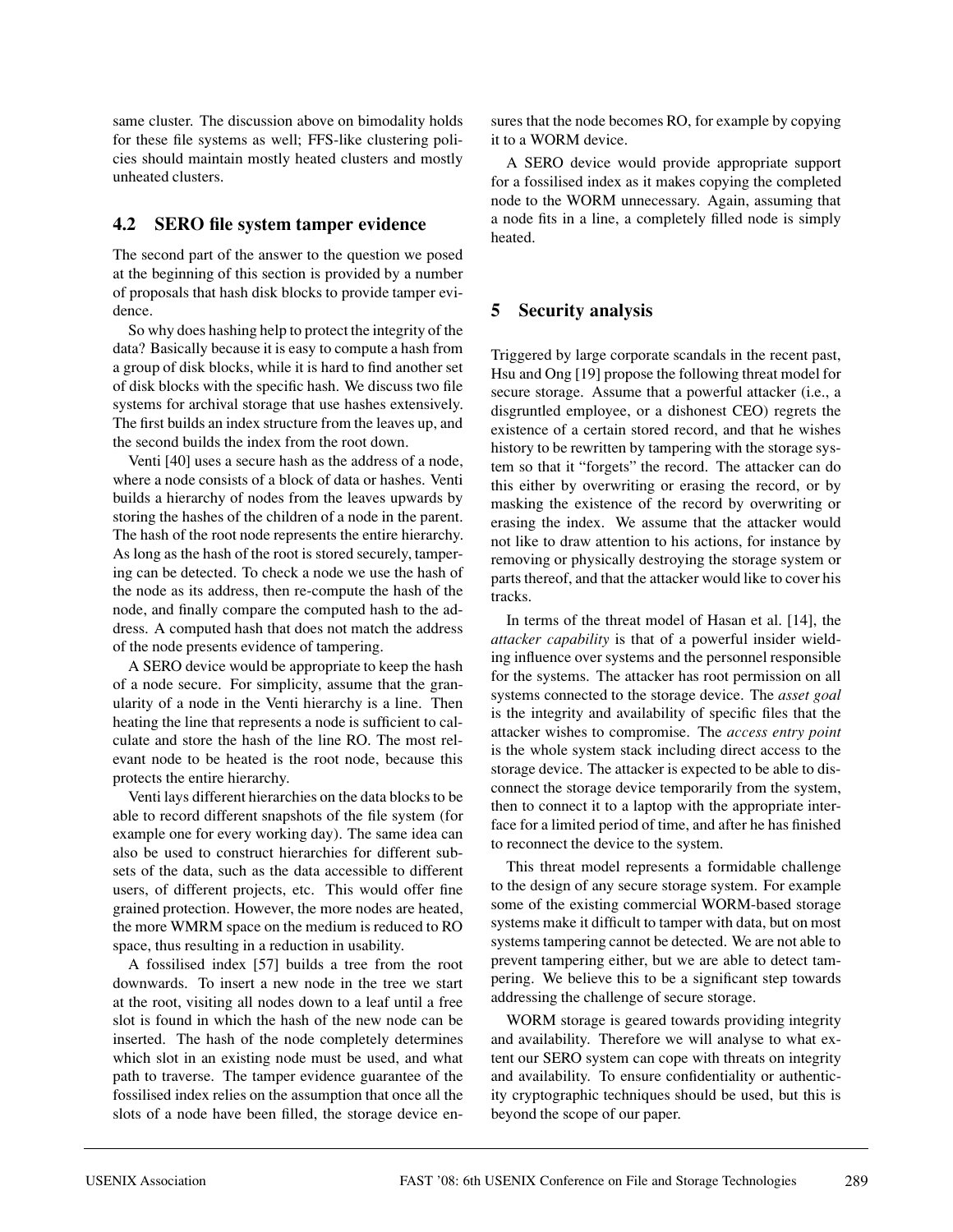#### **5.1 Integrity**

Assume that the attacker issues a write command, either indirectly via the file system (which is easy) or directly, to the device (which is harder) to alter a heated file. (Files that have not been heated are trivial to attack and are therefore beyond the scope of the security analysis.) Then there are four possibilities.

- mwb hash: Changing the magnetisation of an electrically written bit of the hash has no effect, as only the presence or the absence of a magnetic dot is relevant for a heated hash.
- mwb inode/data: Changing the magnetisation of a magnetically written bit of the data is detected by the verify operation as evidence of tampering.
- ewb hash: The only changes possible to an electrically written hash are  $UH \rightarrow HH$  or  $HU \rightarrow HH$ .  $HH$  is an illegal code, and thus represents evidence of tampering.
- ewb inode/data: Data is read magnetically, so an electrically written bit in the data, which destroys the magnetic properties of the relevant dot, appears as a read error. However, a more subtle attack would be an attempt to split a file or to coalesce two files. To illustrate such an attack imagine a heated file as shown below, where the data block  $d_p$ is carefully crafted to look like a valid hash  $h'$  and where the data block  $d_{p+1}$  looks like a valid inode  $i'$ :

| before: $h \, i \, d_0 \, \dots \, d_{p-1} \, d_p \, d_{p+1} \, \dots \, d_q$ |                |  |
|-------------------------------------------------------------------------------|----------------|--|
| after: $\boxed{h \, i \, d_0 \, \ldots \, d_{p-1}} \, h' \, i'$               | $\ldots$ $d_q$ |  |

Assume that when instructed to heat the file with inode  $d_{p+1} = i'$ , the device has no way of telling whether this is a true file, or just part of the data of another file. Hence after heating, the original file with inode  $i$  would appear corrupted whereas the new file with inode  $i'$  appears to be genuine, quite the contrary of what we expect. Similarly, if the hashes are not in well-defined locations it is possible to coalesce two files making the result look genuine instead of the original. To prevent splitting or coalescing attacks, the device insists that hashes are written at known physical addresses.

In all four cases either the attempt to interfere with the integrity of the data is detected or the integrity is maintained.

## **5.2 Availability**

As stated in the threat model, the device (or parts thereof) is not assumed to be taken off line for extended periods of time, or to be removed entirely. Therefore, the only way in which the availability of a file can be affected is when the access path to a heated file is blocked, or when another file masks the desired file.

Assume that the attacker tries to delete a heated file using the rm command. This removes the directory entry and tries to decrement the reference count in the inode. This implies writing the inode, which will be tamperevident because the hash is invalidated. (Incidentally, it will not be possible to use the ln command on a heated file either, as this would increase the reference count in the inode.) A possible protection against malicious use of the rm command would be to maintain the directory as a fossilised index [57].

Assume that the attacker would like to create an exact copy of file to mask the existence of the original. This cannot be done since the physical addresses of the blocks are included in the calculation of the hash. Therefore, a copy can always be distinguished from an original.

Assume that the attacker clears the directory structure, then a fsck style scan of the medium would definitely recover (albeit slowly) all the heated files.

Assume that the attacker clears the entire medium, for example using a bulk eraser. If done properly [12], this would clear all magnetically written information. However all electrically written information is still present, thus providing the required evidence of tampering.

There are many attacks possible that our system cannot detect. For example assume that an attacker creates a new file with data that conflicts with the file the attacker wishes to remove. Firstly, the notion of conflicting data is a semantic notion that can only be resolved by the application. Secondly, this is not an attack on the integrity of the file per se (as the original remains untouched), but an attack on the authenticity. To prevent such attacks, cryptographic means are needed.

This concludes the preliminary security evaluation of the system, and also the speculative part of the paper. The next two sections describe the components of a SERO device and experimental evidence that heating is a feasible WO operation.

#### **6 Probe storage on a patterned medium**

A patterned medium needs an actuator, appropriate read/write heads, etc. to access the medium; a probe storage device would be highly suitable for this purpose. We discuss as an example the Twente Micro Scanning Probe Array Memory ( $\mu$ SPAM) (Figure 4), which is made out of two or more silicon wafers bonded to each other. One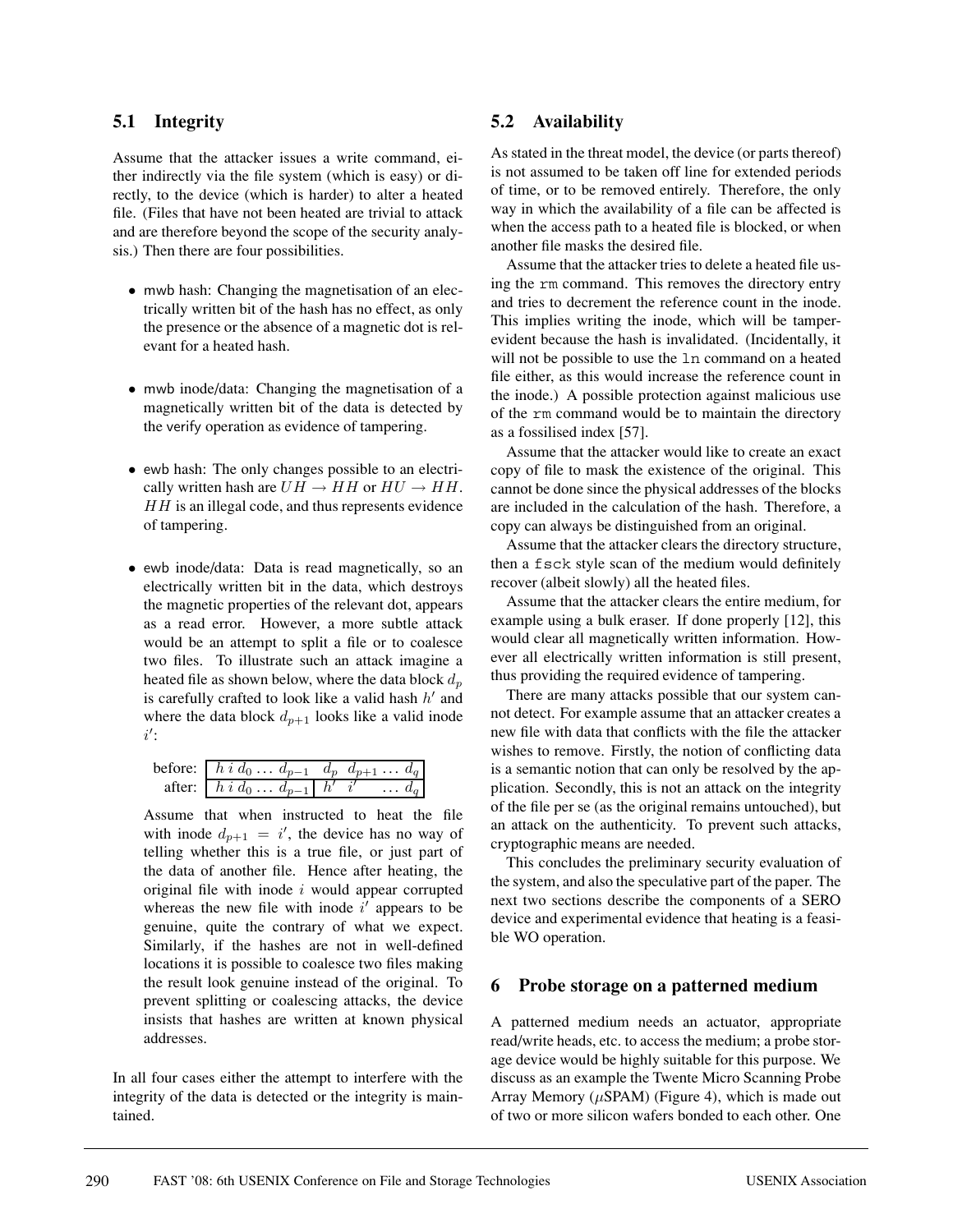

Figure 5: Scanning Electron Microscopy (left, 500 nm pitch) and Magnetic Force Microscopy image (right, 200 nm pitch) of two different patterned media. In the SEM image, the dots are still covered by a thick resist layer, and SEM images have a long depth of focus which gives the illusion that the dots are elliptic, whereas in reality they are not.



Figure 4: Principle of probe-based storage [39]. The system consists of two components, which are mounted on top of each other – one with the recording medium and the actuator, the other with the read/write probe array and the electronics.

half contains the (magnetic) medium. An electrostatic stepper actuator, such as the  $\mu$ Walker [48] or Harmonica drive [43] is used to move the medium. The other half consists of one large array of probes.

**The patterned medium** The medium for the  $\mu$ SPAM is a regular matrix of magnetic single domain dots. Such a discrete medium is expected to be able to support higher bit densities compared to the continuous polycrystalline medium used in the hard disk today [51].

A matrix with a period of 200 nm can be achieved [53]. A scanning electron microscope and magnetic image is shown in Figure 7. An improved setup with periodicities down to 150 nm has recently been realised [25], and a period of 100 nm (being 50 nm dot size and 50 nm spac-



patterned magnetic medium

Figure 6: The principle of an MFM-measurement

ing) should be achievable. This will give a capacity of 10 Gbit/cm<sup>2</sup> (=65 Gbit/inch<sup>2</sup>).

**The probes** For reading, the μSPAM uses the MFM (Magnetic Force Microscopy)-principle [38]. An MFMprobe is made by placing a small magnetic element, the tip, on a cantilever spring. Typical dimensions are a cantilever length of 200  $\mu$ m, element length of 4  $\mu$ m and diameter of 50 nm and a distance from the surface of 30 nm.

Figure 6 shows the principle of an MFMmeasurement. The magnetic tip is attracted or repelled, depending on the stray field of the medium. The tip is affected by the magnetic orientation of a dot. The displacement of the cantilever might be measured by means of the change in capacity between the cantilever and the medium. Bits can be written by the combined field of the magnetic tip on one side of the medium and an externally applied field generated by a coil placed on the other side of the medium [53].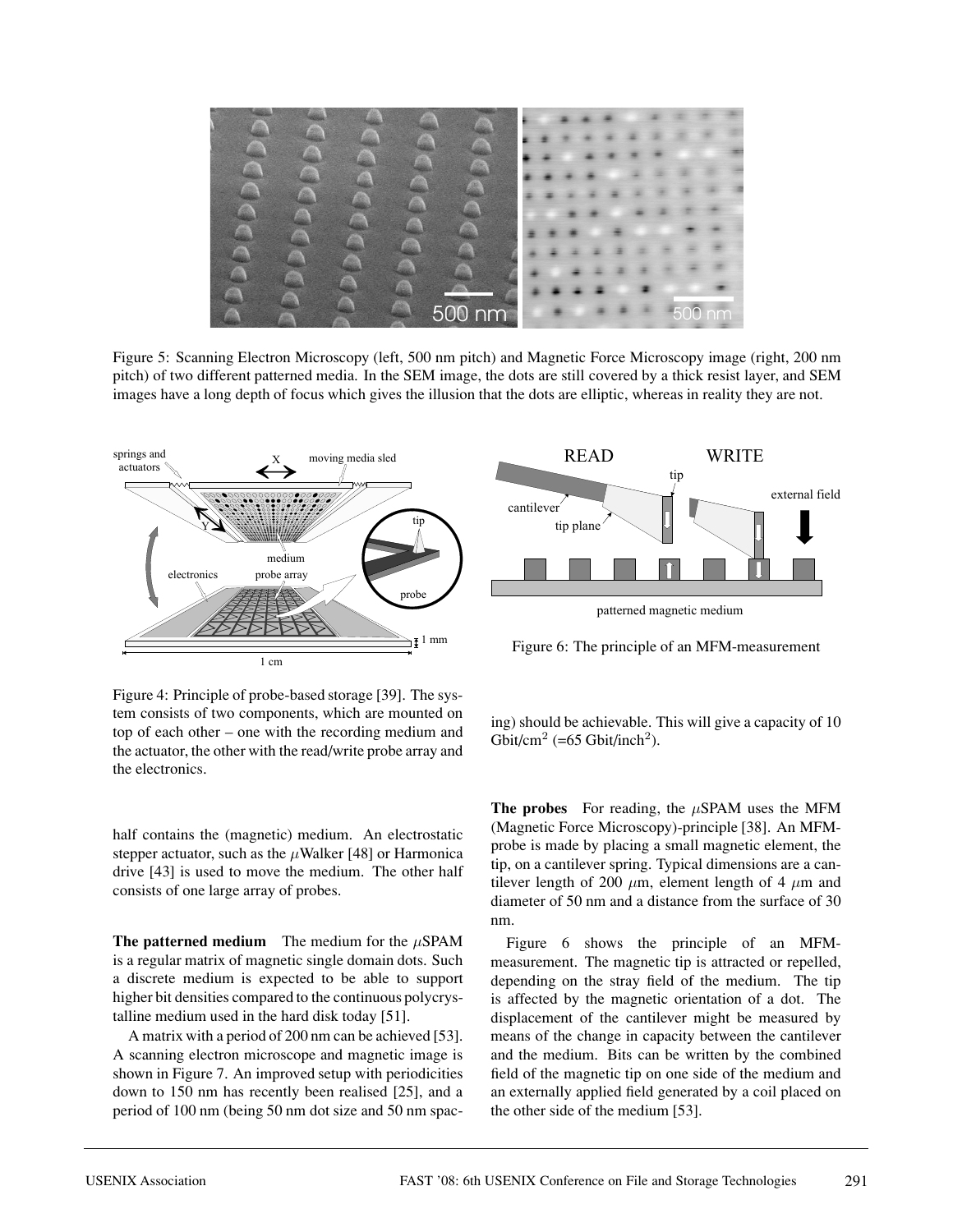

Figure 7: Perpendicular anisotropy as a function of the heating temperature

#### **7 Heating changes magnetic properties**

To support the heat operation, it should be possible to destroy the out-of-plane magnetic property of the dots. For this we need to discuss in more detail the internal structure of a dot and its relation to the magnetic properties.

The magnetic field energy is minimal when the magnetisation lies in the long axis of an object. The preferential direction of magnetisation in a needle is for instance along the needle, and not perpendicular to it. Since our dots are circular disks with a diameter much larger than the thickness, the magnetisation prefers to lie within the plane of the disk in the absence of any other energy contributions. The fact that the energy depends on the orientation of the magnetisation is called *anisotropy*. The preferred direction is called an *easy axis*. In the case of a dot which is perfectly circular, we speak of an easy plane. Normally dots will not be exactly circular, but elliptic. The magnetisation of the dot will prefer to lay in-plane along the long axis of the dot. By intentionally realising elliptic dots with their long axis along the track direction [32], data detection will be more robust and one can even imagine writing data into damaged dots (See the discussion of the erb operation in Section 3). Since the anisotropy is low, data density cannot be high however. In any case, magnetic dots with a diameter larger than their thickness will *a priori* have an in-plane easy axis.

For our system to work, we initially need dots with a perpendicular easy axis. Therefore a second strong energy contribution is needed to overcome the stray field energy and force the magnetisation perpendicular to the dot. This second energy term originates from the asymmetric arrangement of the atoms in the dot. In conventional perpendicular hard disk media, specific crystal structures are used to induce perpendicular anisotropy. These can however not easily be destroyed. In our case therefore we use interface properties. The magnetic ma-



Figure 8: X-ray diffraction under a low angle of two samples, one with (labelled: Annealed) and one without annealing (labelled: As grown).

terial used in the dots consists of a stack of extremely thin Co and Pt layers, each no more than 1 nm thick [53]. The interfaces between the Co and Pt films cause anisotropy with the easy axis perpendicular to the interfaces.

Due to the delicate structure of these films, they do not support high temperatures over long periods of time. Above a certain temperature, the interface between the Co and Pt mixes, and the perpendicular interface anisotropy is destroyed. As a result the easy axis of magnetisation rotates back into the film plane. This is an irreversible process. After heat treatment, the interfaces cannot be restored.

To determine at which temperature interface mixing occurs, we have measured the anisotropy constant K of samples subjected to six different temperatures. The anisotropy constants were calculated by a Fourier transformation of the torque curve obtained with an applied field of 1350 kA/m. Figure 7 shows the dependence of the anisotropy value as a function of the heating, or annealing, temperature. (In materials science it is common to use the word annealing rather than heating, since it describes the proces rather than the method.)

The perpendicular anisotropy of the unannealed film is 80 kJ/m<sup>3</sup>. This value is maintained up to an annealing temperature of 500  $\degree$ C. Above 600  $\degree$ C the value of K drops dramatically. This means that for this particular film, heating temperatures over  $500\text{ °C}$  will be required for permanent modification of the magnetic properties.

To investigate what happens to the interface between the Co and Pt in the films, we performed X-ray diffraction experiments. In this method the film is exposed to a non-destructive X-ray. The beam penetrates metals, and reflects from discontinuities such as atomic crystal planes or film interfaces. By varying the angle of inci-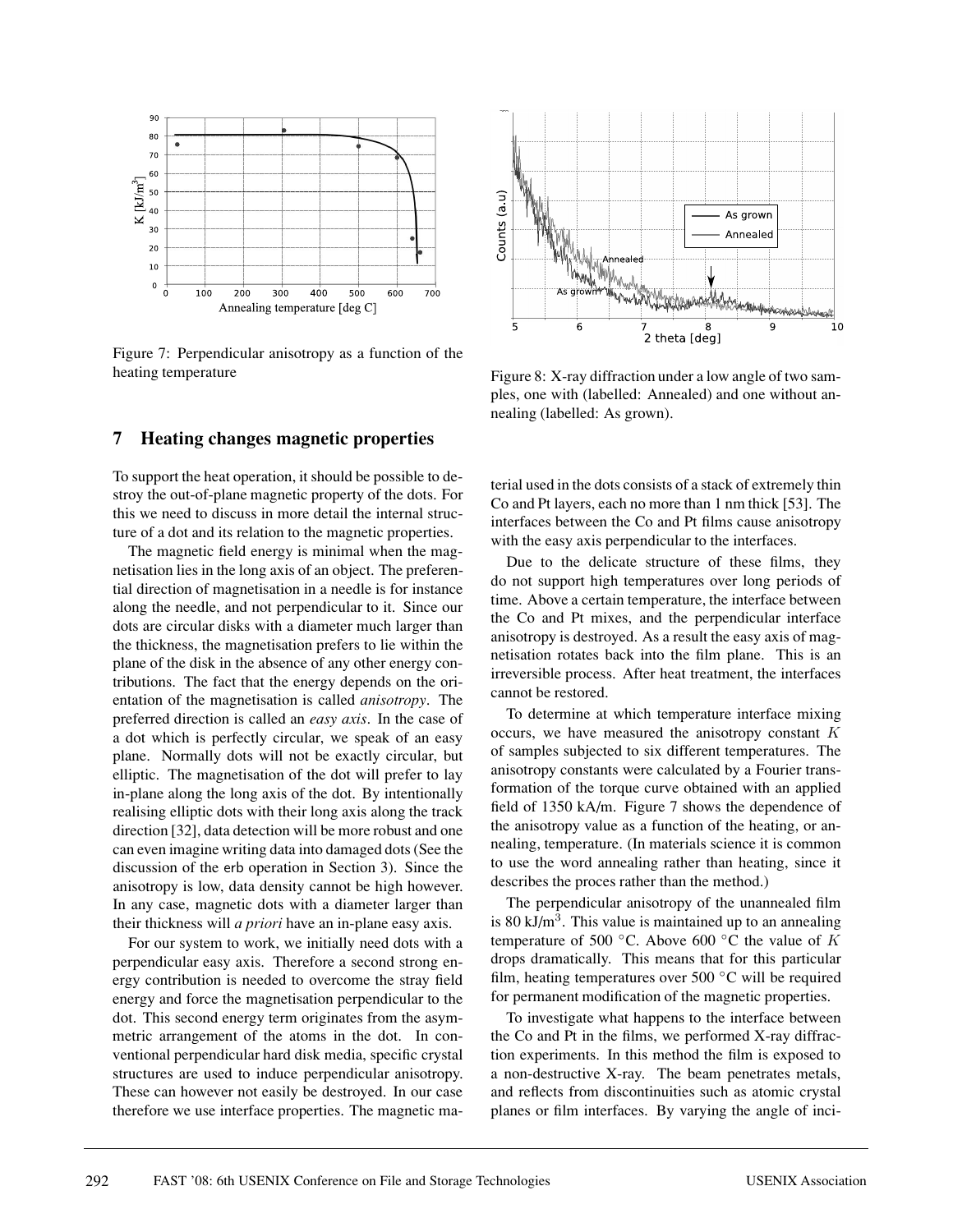

Figure 9: X-ray diffraction under a high angle of the same two samples as for low angle XRD, with annealing (labelled: Annealed) and without annealing (labelled: As grown).

dence, reflections from parallel planes at specific spacing add up and we observe a peak in the reflected intensity. In conventional operation (at high angles of incidence, so we observe spacings in the order of Angstroms), we can therefore determine the crystal structure of the film. At low angle of incidence we are sensitive to much larger spacing (1 nm) and we can observe the multilayer structure. The unannealed sample and a sample annealed at 700  $\degree$ C were investigated by low angle X-ray diffraction (XRD) (Figure 8). A peak around 8 degrees on the 2  $\theta$  axis is visible on the sample without annealing. This peak is due to the periodicity of the Co and Pt multilayers. From this angle, we can calculate that layer has a thickness of 0.6 nm. In the annealed sample, this peak has disappeared, which clearly shows that after an annealing treatment at a temperature higher than 600 °C, the interfaces have mixed, the perpendicular anisotropy is lost and the out-of-plane magnetic properties of the film are destroyed.

One might worry that by heating the interfaces are destroyed, but crystal structures are formed which induce perpendicular anisotropy. To study the change in crystal structure, we measured the samples by high-angle-XRD, so that we are sensitive to Angstrom spacing (Figure 9). In the annealed sample, we can find a strong reflection peak around 41.7 degrees in the 2  $\theta$  axis. This peak can be characterized to a specific Co-Pt (111) crystal plane (face centered cubic, fcc). It suggests that indeed a new crystalline structure of fct Co-Pt was formed in the film. This crystal exhibits however magnetic anisotropy in the [001] direction, i.e., there are tilted magnetic easy axes in the film (not perpendicular, not in plane). So there is no risk that after excessive heating the perpendicular anisotropy can be restored by crystallisation.

We envisage that heating of the magnetic dots will be realised by passing a current from the probe tip to the dot. It has been shown in earlier work that these currents are even capable of evaporating the material, so the energy density is sufficiently high [36, 35]. This method is not only limited to probe storage however. Active research is being performed into hard disks with heat assisted writing strategies [28]. It is not fundamentally impossible that the supplied energy can be high enough to modify the magnetic properties of the disk permanently. In principle this method could therefore also be used in magnetic disk drives, although the implementation would be far more difficult.

More research will be needed to determine the time required, the amount of energy dissipated, the wear on the tip, and the effect of heating one dot on the neighbouring dots. Especially the last effect could be detrimental, since the magnetic state, or even the write-ability of the adjacent dot could be affected. However, it is not unlikely that by tailoring the materials and layer structures, the interface mixing temperature can be reduced, which will reduce the risk of thermal erasure of the neighbouring dots. Furthermore, by properly designing the thermal properties of the dot and the substrate, most of the heat can be conducted away into the substrate, rather than dissipating away laterally, like is done in magneto-optic medium [29]. In this way the heated area can be limited and damage to adjacent dots can be reduced. In any case it will be necessary to use the write-once operation sparingly.

## **8 Discussion**

We have described an experiment in material science and discussed a number of questions about how probe-based storage on a patterned medium can be used to build a tamper-evident storage device and file system. The experiments and discussion raise many more issues that must be addressed in future work. We describe the most relevant questions below.

**Efficiency** The storage efficiency of the system merits some discussion. Firstly, we have explained the low level system operations using a simple Manchester encoding for the hash. For large  $N$  the amount of space wasted is negligible (1 block out of  $2^N$ ), but the price to pay is lack of flexibility. For small values of  $N$  we could employ more efficient coding techniques [33].

Secondly, the storage system as we have described it behaves as mass storage that can be read and written any number of times as one would expect, except that once an area has been heated, it can no longer be rewritten with impunity. This means that over the lifetime of the device,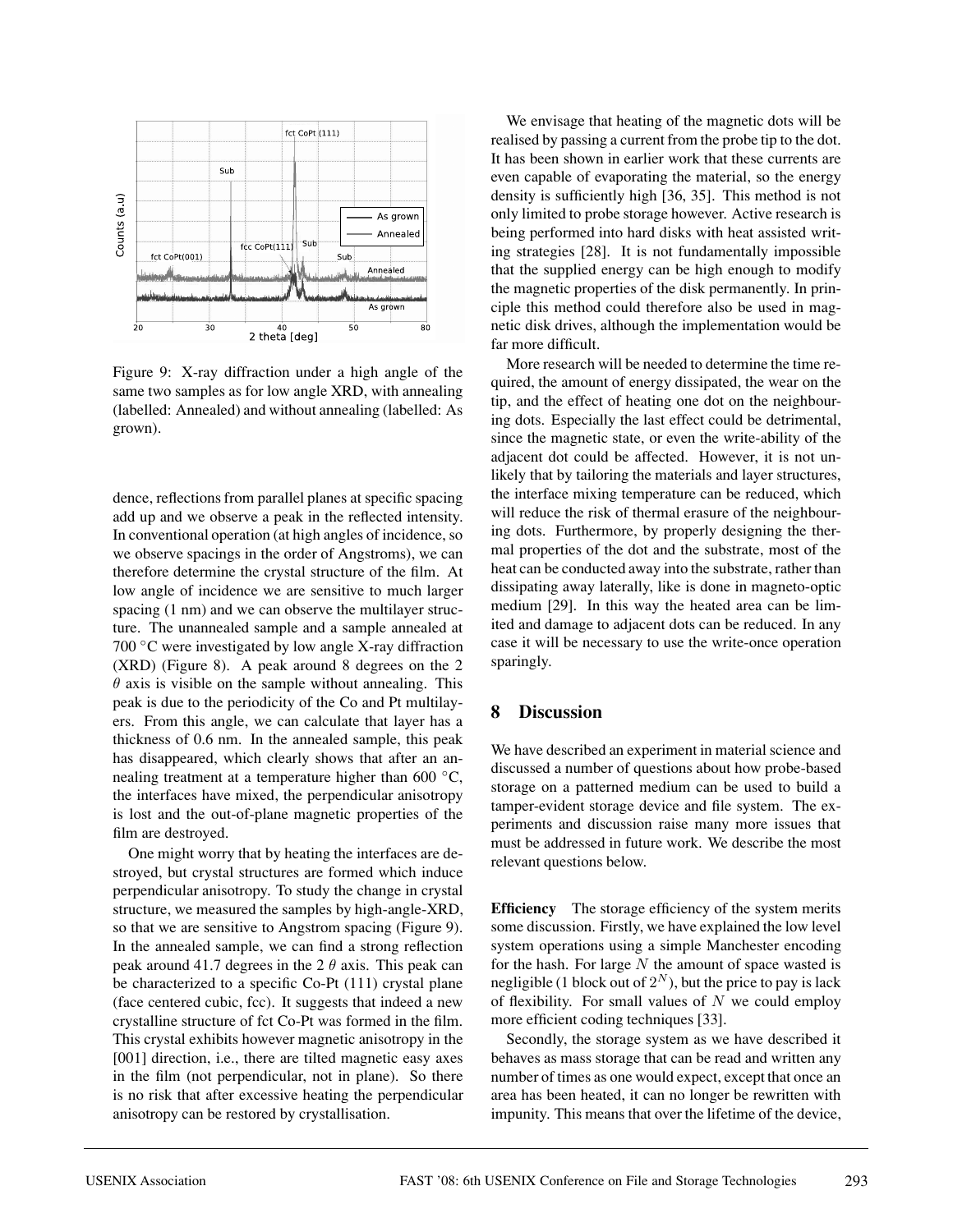the read/write area gradually shrinks, and the read-only area grows, until the device has become a pure read-only device. The medium can safely be decommissioned by the time all data has expired. This means that the lifetime of the data must be matched to the lifetime of the medium.

**Deletion** Once heated, data will remain until the medium is decommissioned. This is not desirable if there is a large variation in the lifetime of the data, particularly in cases where retention periods are carefully controlled by regulation. There are several ways to deal with this problem. Firstly, data could be written encrypted, disposing of the encryption key as soon as the expiry date of the data is reached [8]. Secondly, it is possible to implement a physical shred operation on the device (similar to what has been achieved for optical storage [45]), which in our case would physically destroy the expired data by precise local heating. However, both approaches are vulnerable to attacks by a dishonest CEO and as such not wholly satisfactory. We would advocate data to be segregated by expiry date, thus making it possible to take a device physically out of service. Given the enormous volume of data subject to compliance regulation [54] this should be possible to arrange.

**Forensics** A typical server is responsible for so much data that the traditional disk imaging approach, which copies an entire disk at the lowest level possible (i.e., including unused and bad blocks), is becoming infeasible. Firstly the volume of data may be prohibitively large, and secondly, to image the disks the server must be stopped, possibly for hours, thus losing valuable production time. Live forensics methods [1] would benefit from a storage device that can be instructed to heat evidence without having to copy it. One of the most difficult problems in this field is to speed up the collection of evidence [9] in a kind of digital evidence bag. Our heated files could be the basis of such an evidence bag. It should be kept in mind that a forensic investigation carried out by the police is relatively rare, and probably still requires whole disk imaging. A forensic investigation by company staff is more common, since companies will try to deal with the problems such as harassment, and theft in house. Problems such as child pornography and money laundering must always be reported to the police [13].

We are confident that even a skilled focused ion beam (FIB) operator would find it difficult to reconstruct a perfect out-of-plane dot because she would have to remove the debris of an in-plane dot first, and then deposit several thin Co and Pt layers in a sub-micron area with the correct delicate layer structure to obtain perpendicular anisotropy, just to reconstruct one dot. Using magnetic

imaging techniques [27], a forensics team would probably have no difficulty identifying a reconstructed out-ofplane dot from an original out-of-plane dot.

**Tamper-evident storage as a building block** Our system offers tamper-evident storage, which could be used as a building block in other systems. For example the idea of self-securing storage [47] takes the view that the storage system should place only limited trust in the host that controls it, since the host is more likely to become compromised than the storage system. Thus the storage system itself maintains a log of the instructions it is given, and ensures that earlier versions of any file (within a given time window) can be recovered. Our approach could strengthen the defences of a self-securing storage device because the logs can be heated.

## **9 Conclusions and future work**

Probe storage on patterned media is a promising technology for developing tamper-evident storage. The capacity of such devices will be huge, and the tamper evidence is good. The measurements reported in the paper demonstrate that in principle it is possible to use a patterned magnetic medium in two essentially different ways: for normal read-write purposes and for read-only purposes after the data has been heated. It is physically impossible to alter the data without being detected after the heat operation has been used. We discuss the main issues that must be addressed when designing a device and a file system for tamper-evident SERO storage. The strong point of the SERO approach is its combination of the advantages of WORM storage with the advantages of WMRM storage.

We have identified the most relevant issues in the design of the system. However, much work remains to be done. On the software side we plan to design and build a simulation of the device and the file system, such that we can study the performance/security tradeoffs. The next step would be to develop a time-accurate emulator for the device, as well as an implementation of the file system to validate the simulation results. The time-accurate emulator could probably be built using anti-fuse based write once semiconductor memory technology as used in FPGAs. On the hardware side we plan to develop materials that change magnetic properties by interface mixing at lower temperatures, and tips that generate enough heat for interface mixing, studying the efficiency and reliability of the mechanisms involved.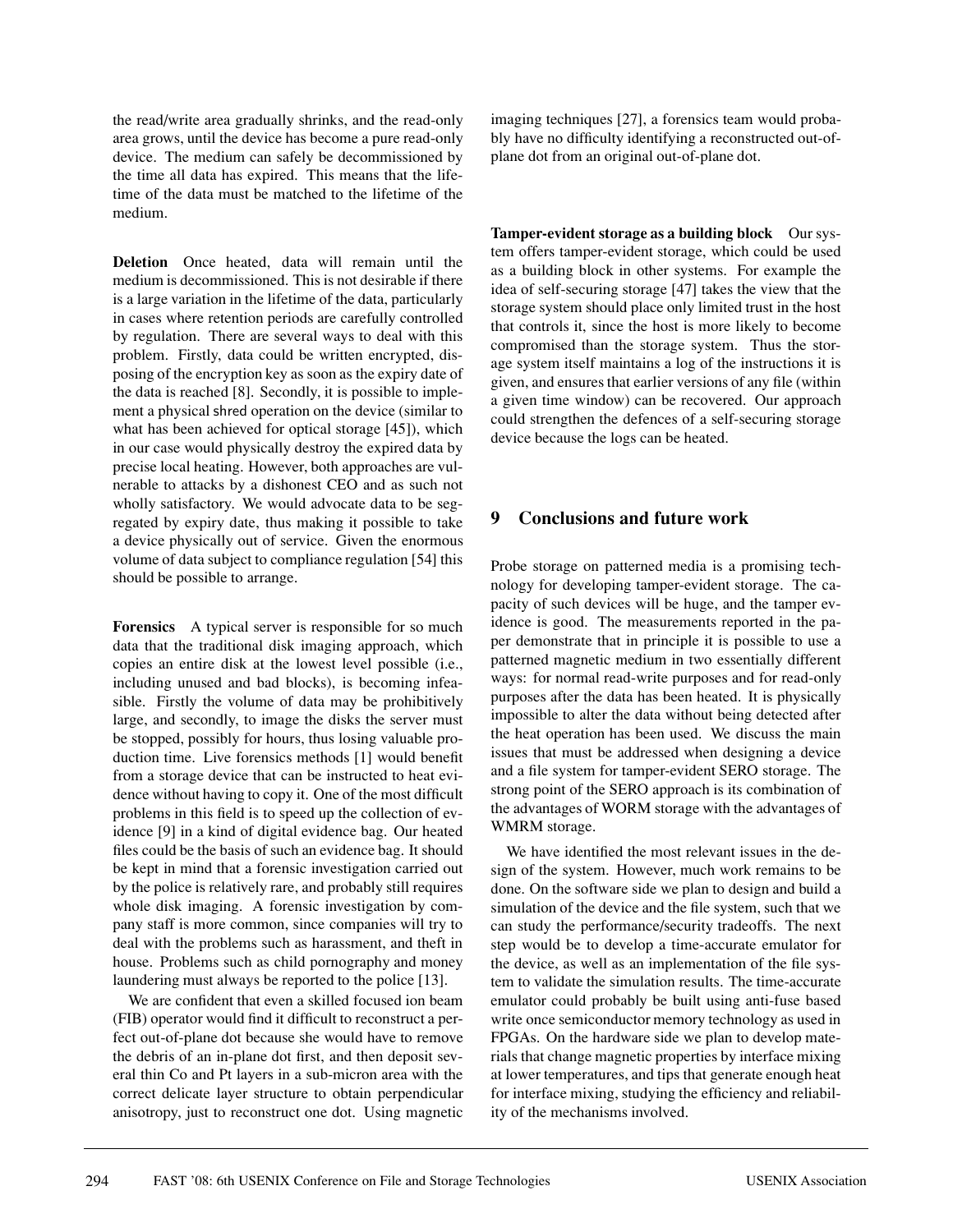#### **10 Acknowledgements**

We thank Sebastiaan Konings, Rogelio Murillo, and Takahiro Onoue for their help with the measurements. Jeroen Doumen, Sape Mullender, and Berend-Jan van der Zwaag provided helpful comments on the paper. The efforts of our shepherd Petros Maniatis are gratefully acknowledged.

#### **References**

- [1] ADELSTEIN, F. Live forensics: diagnosing your system without killing it first. *Commun. ACM 49*, 2 (Feb 2006), 63–66.
- [2] ALON, N., KAPLAN, H., KRIVELEVICH, M., MALKHI, D., AND STERN, J. Scalable secure storage when half the system is faulty. *Information and Computation 174*, 2 (May 2002), 203– 213.
- [3] ANDERSON, R. J., AND KUHN, M. G. Tamper resistance A cautionary note. In *2nd Int. Usenix Workshop on Electronic Commerce* (Oakland, California, Nov 1996), USENIX Association, pp. 1–11.
- [4] ANDERSON, R. J., AND KUHN, M. G. Low cost attacks on tamper resistant devices. In *Security protocols: 5th Int. Workshop* (Paris, France, Apr 1997), M. Lomas and B. Christianson, Eds., vol. LNCS 1361, Springer, pp. 125–136.
- [5] APVRILLE, A., HUGHES, J., AND GIRIER, V. Streamed or detached triple integrity for a time stamped secure storage system. In *1st Int. IEEE Security in Storage Workshop (SiSW)* (Greenbelt, Maryland, Dec 2002), IEEE Computer Society, pp. 53–64.
- [6] BALDWIN, A., AND SHIU, S. Enabling shared audit data. *International Journal of Information Security 4*, 4 (Oct 2005), 263– 276.
- [7] BOBETH, M., HECKER, M., POMPE, W., SCHNEIDER, C. M., THOMAS, J., ULLRICH, A., AND WETZIG, K. Thermal stability of nanoscale Co/Cu multilayers. *Zeitschrift fuer Metallkunde/Materials Research and Advanced Techniques 92*, 7 (2001), 810–819.
- [8] BONEH, D., AND LIPTON, R. J. A revocable backup system. In *6th USENIX Security Symp. Focusing on Applications of Cryptography* (San Jose, California, Jul 1996), USENIX Association, pp. 91–96.
- [9] CASEY, E. Investigating sophisticated security breaches. *Commun. ACM 49*, 2 (Feb 2006), 48–55.
- [10] GENDRON, Y. Reforming auditor independence: Voicing and acting upon auditors' concerns and criticisms. *Advances in Public Interest Accounting 12* (2006), 103–118.
- [11] GORDON, L. A., LOEB, M. P., LUCYSHYN, W., AND RICHARDSON, R. *10th Annual CSI/FBI Computer crime and security survey*. Computer Security Institute, San Francisco, California, 2005.
- [12] GUTMANN, P. Secure deletion of data from magnetic and solidstate memory. In *6th USENIX Security Symp.* (San Jose, California, Jul 1996), USENIX Association, pp. 77–89.
- [13] HAGGERTY, J., AND TAYLOR, M. Managing corporate computer forensics. *Computer Fraud & Security 2006*, 6 (Jun 2006), 14–16.
- [14] HASAN, R., MYAGMAR, S., LEE, A. J., AND YURCIK, W. Toward a threat model for storage systems. In *1st ACM Workshop on Storage Security and Survivability (StorageSS)* (Fairfax, Virginia, Nov 2005), ACM, pp. 94–102.
- [15] HASAN, R., TUCEK, J., STANTON, P., YURCIK, W., BRUM-BAUGH, L., ROSENDALE, J., AND BOONSTRA, R. The techniques and challenges of immutable storage with applications in multimedia. In *Storage and Retrieval Methods and Applications for Multimedia*, R. W. Lienhart, N. Babaguchi, and E. Y. Chang, Eds., vol. 5682. SPIE, Jan 2005, pp. 41–52.
- [16] HASAN, R., AND YURCIK, W. A statistical analysis of disclosed storage security breaches. In *2nd ACM Workshop on Storage Security and Survivability (StorageSS)* (Alexandria, Virginia, Oct 2006), ACM, pp. 1–8.
- [17] HASAN, R., YURCIK, W., AND MYAGMAR, S. The evolution of storage service providers: techniques and challenges to outsourcing storage. In *1st ACM Workshop on Storage Security and Survivability (StorageSS)* (Fairfax, Viginia, Nov 2005), ACM, pp. 1– 8.
- [18] HONG, B., WANG, F., BRANDT, S. A., LONG, D. D. E., AND SCHWARZ, T. J. E. Using MEMS-based storage in computer systems–MEMS storage architectures. *Trans. Storage 2*, 1 (Feb 2006), 1–21.
- [19] HSU, W. W., AND ONG, S. WORM storage is not enough. *IBM Systems Journal 46*, 2 (Apr 2007), 363–372.
- [20] HURLEY, J. The CSO's security compliance agenda: Benchmark research report. *Computer Security Journal 22*, 1 (Dec 2006), 37–44.
- [21] JAQUETTE, G. A. Tamper resistant write once recording of a data storage cartridge having rewritable media. International Business Machines Corporation (Armonk, NY), Mar 2007. Patent Nr. 7,193,803.
- [22] KIM, Y.-S., JANG, S., LEE, C. S., JIN, W.-H., CHO, I.-J., HA, M.-H., NAM, H.-J., BU, J.-U., CHANG, S.-I., AND YOON, E. Thermo-piezoelectric Si<sub>3</sub>N<sub>4</sub> cantilever array on CMOS circuit for high density probe-based data storage. *Sensors and Actuators, A: Physical 135*, 1 (Mar 2007), 67–72.
- [23] KURTAS, E. M., ERDEN, M. F., AND YANG, X. Future read channel technologies and challenges for high density data storage applications. In *IEEE Int. Conf. on Acoustics, Speech and Signal Processing (ICASSP)* (Philadephia, Pennsylvania, Mar 2005), IEEE, pp. V737–V740.
- [24] LI, J., KROHN, M., MAZIÈRES, D., AND SHASHA, D. Secure untrusted data repository (SUNDR). In *6th Symp. on Operating Systems Design and Implementation (OSDI)* (San Francisco, California, 2004), USENIX Association, pp. 9–9.
- [25] LUTTGE, R., VAN WOLFEREN, H. A. G. M., AND ABELMANN, L. Nanolithography for patterned magnetic data storage media. *Journal of Vacuum Technolgy B* (2007), accepted for publication.
- [26] MANIATIS, P., AND BAKER, M. Secure history preservation through timeline entanglement. In *11th USENIX Security Symp.* (San Francisco, California, Aug 2002), USENIX Association, pp. 297–312.
- [27] MAYERGOYZA, I. D., SERPICO, C., KRAFFT, C., AND TSE, C. Magnetic imaging on a spin-stand. *J. of Applied Physics 87*, 9 (May 2000), 6824–6826.
- [28] MCDANIEL, T. W., CHALLENER, W. A., AND SENDUR, K. Issues in heat-assisted perpendicular recording. *IEEE Transactions on Magnetics 39*, 4 (2003), 1972–1979.
- [29] MCDANIEL, T. W., AND SEQUEDA, F. O. Design material selection for a thin film magneto-optic disk. *Applied physics communications 11*, 4 (1992), 427–445.
- [30] MIN, D.-K., AND HONG, S. Design and analysis of the position detection algorithm for a probe storage. *IEEE Sensors Journal 6*, 4 (Aug 2006), 1010–1015.